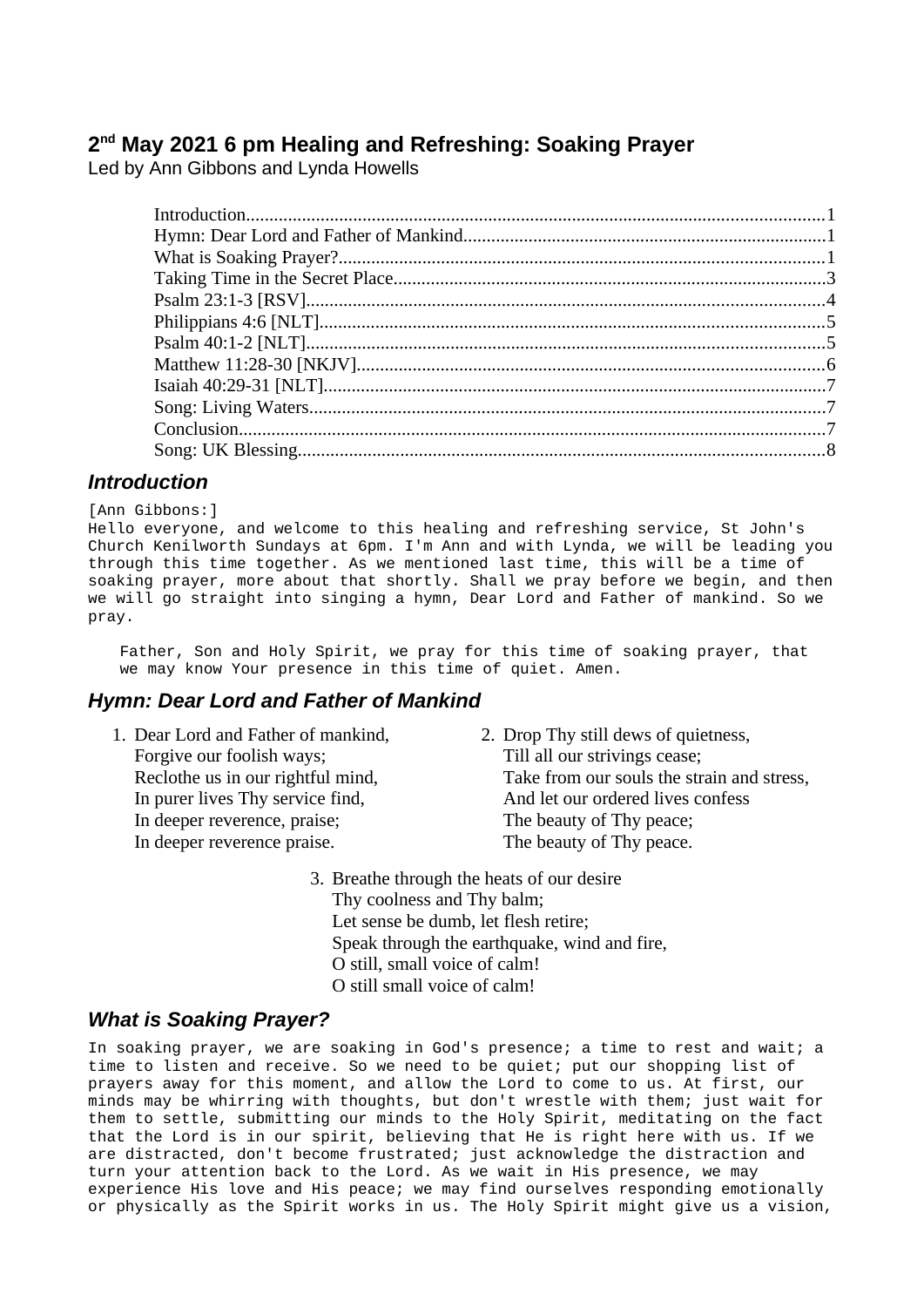or bring a memory to mind that He wants to heal. Often we enter into deep rest. And even if we don't feel anything happening, believe that the Lord is working in our spirit. Recently in the Lectio 365 app there was a prayer,

Holy Spirit, when I feel alone, I am comforted because You pray with me. When I am silenced by suffering, I'm grateful that You pray through me. And Jesus, when I feel helpless, I'm strengthened, because You're with the Father, right now, praying for me.

I just thought those words were amazing to hold on to.

We have soaking prayer a few times a year, when we're in the church building. And when people are soaking, Lynda and I go around to every person and pray for them, sometimes leaving a verse of Scripture, or if we have been led, some words of encouragement or a description of a picture. Sometimes when we have taken this service to other churches or larger MU groups, it's not practical to pray for individuals. So we use ribbons over our groups of people, inviting the Holy Spirit to come. Today is slightly different: a first for us too, having soaking prayer in a live-streamed service, but we will be praying for you. And maybe you could imagine the ribbons gently over you.

Taken from Luke chapter 10, many of us have internal Mary/Martha struggles. We feel like Martha that we should be doing something. But this is Mary time. Martha got caught up in the busyness of serving Jesus, Mary got caught up in Him. Soaking prayer is not about how much we can accomplish by our own efforts; it's about God's action for us, giving Him time to minister into our hearts.

There will be quiet music playing, times of silence and verses of scripture spoken at times. So, a short time to settle down, and then I will read a stilling prayer, and we can breathe in to soak. This will be for about half an hour. The music will stop, to signal that we are coming to the end of this time; and Lynda will lead us out of soaking. Please don't rush to come out of soaking; take your time to come to gently. This prayer, *Step by Step*, and one that Lynda will use later, is from the book, *Walking with God[1](#page-1-0)* by Sister Elizabeth Tuttle and Dennis Wrigley of the Maranatha community.

So let us be comfortable. If you're lying down, lie with your hands at your sides, and your palms facing up. If you're sitting, have your feet slightly apart on the floor, your hands in your lap, with your palms upwards. Become aware of your breathing. Take a deep breath and exhale slowly. Do this a couple of times to help you relax and continue to breathe gently, while we read the stilling prayer.

Step by step, as we approach you, the silence becomes deeper, the light becomes brighter. We shed our words, discard our loads, set aside all concepts, ideas and questions and tribulation. We approach a purity in which there is no imperfection. We approach a presence which overwhelms; timeless, awesome, complete, all-loving, all-powerful, almighty; and our eyes are opened, are ears are unstopped; and we are lost in wonder, in love, and praise.

<span id="page-1-0"></span><sup>1</sup> ISBN 9781903905333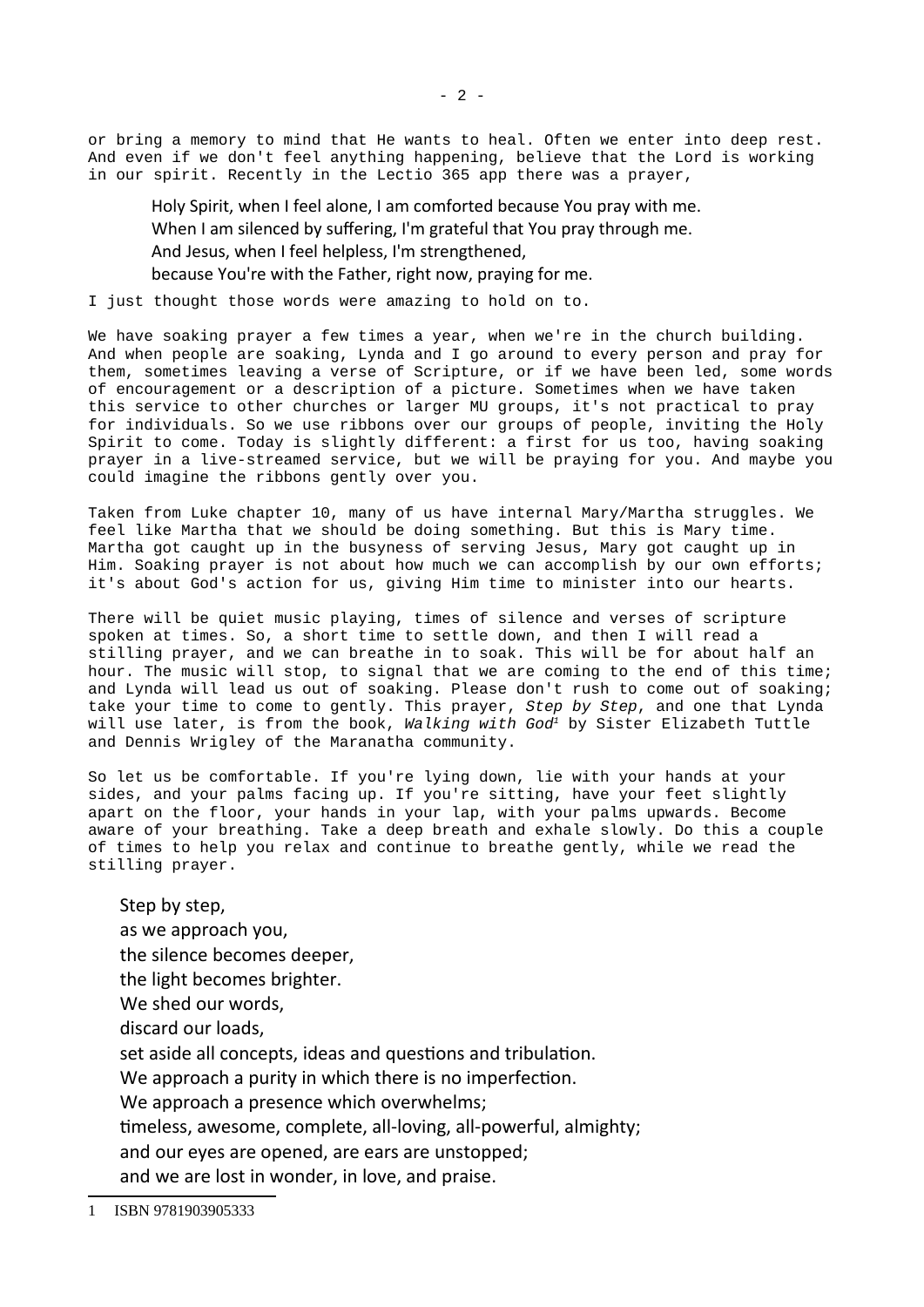[silence for 20 seconds]

# <span id="page-2-0"></span>*Taking Time in the Secret Place*

[Lynda:]

John 15 says $^2$  $^2$ ,

Intimacy with God is the key to fruitfulness in every area of our lives. As we become more aware of His presence in us… so do other people. As we become more affected by His presence in us… so do those around us. By taking time in the secret place with God, we start to walk by the Spirit in everyday life. We find that, rather than striving to achieve things for God, He is building His kingdom through us.

"Not by might, not by power, but by His Holy Spirit<sup>[3](#page-2-2)"</sup>

Amen

[silence for a minute with this picture (which is used every time there is silence)]



<span id="page-2-1"></span><sup>2</sup> From a leaflet by CTF Ministries, "Catch the Fire – Soaking Prayer Network", discovered on <https://www.crosswalk.com/church/pastors-or-leadership/the-joy-of-soaking-prayer-1463841.html>

<span id="page-2-2"></span><sup>3</sup> A free translation of Zechariah 4:6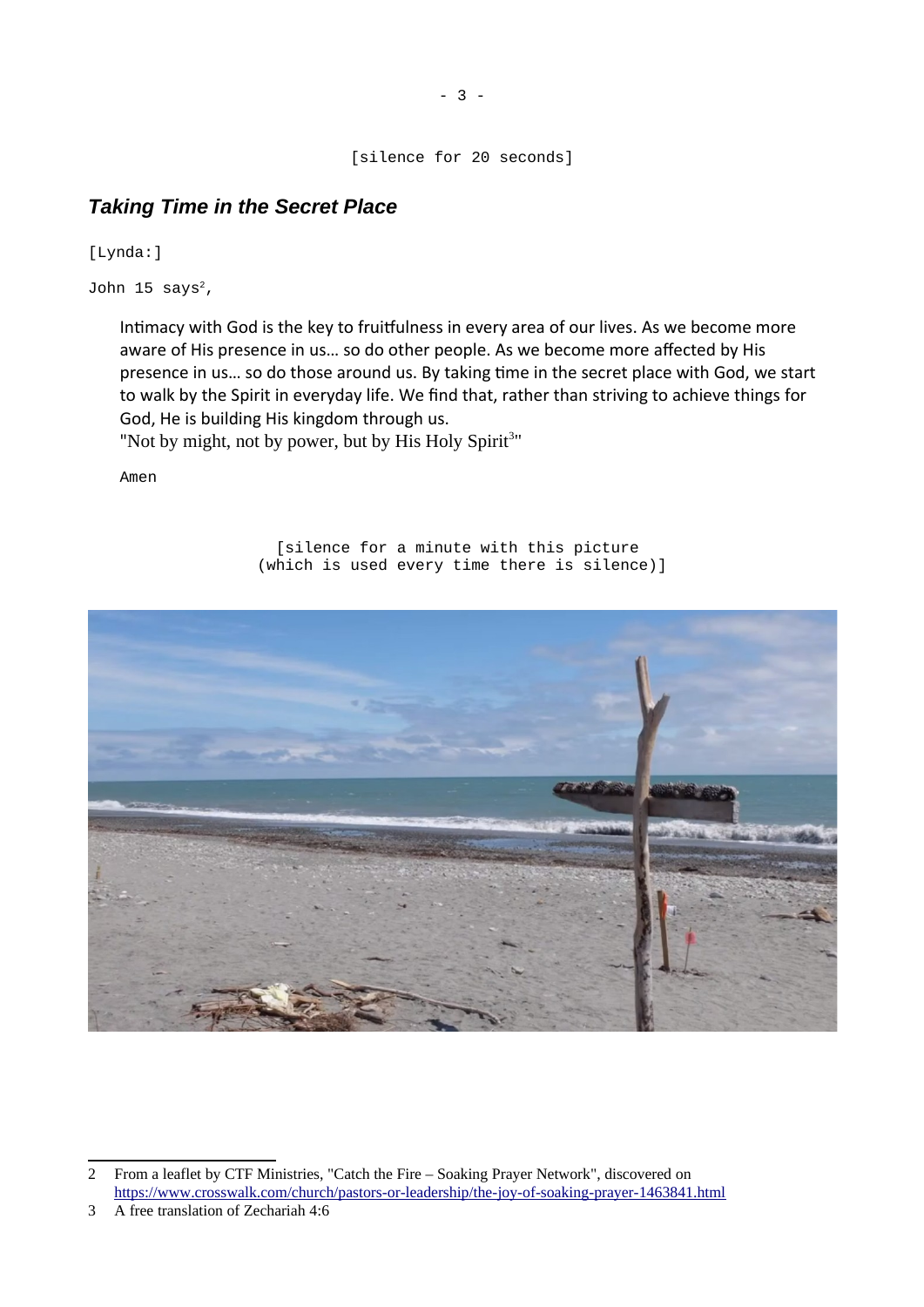#### [music for 5 minutes]



# <span id="page-3-0"></span>*Psalm 23:1-3 [RSV]*

- 1 The LORD is my shepherd, I shall not want;<br>2 he makes me lie down in green pastures
- he makes me lie down in green pastures. He leads me beside still waters;
- 3 he restores my soul. He leads me in paths of righteousness for his name's sake.

### [silence for 60 seconds]

[church bells for 20 seconds, then Gregorian chant for almost 5 minutes:]

Puer natus est nobis, et filius datus est nobis : cuius imperium super humerum eius : et vocabitur nomen eius, magni consilii angelus.

Cantate Domino canticum novum : quia mirabilia fecit.

[Isaiah 9:6: To us a boy is born And a son is given to us The government will be on his shoulder And he will be called great counsellor, angel]

[Psalm 98:1: Sing to the Lord a new song, who has done marvellous things]

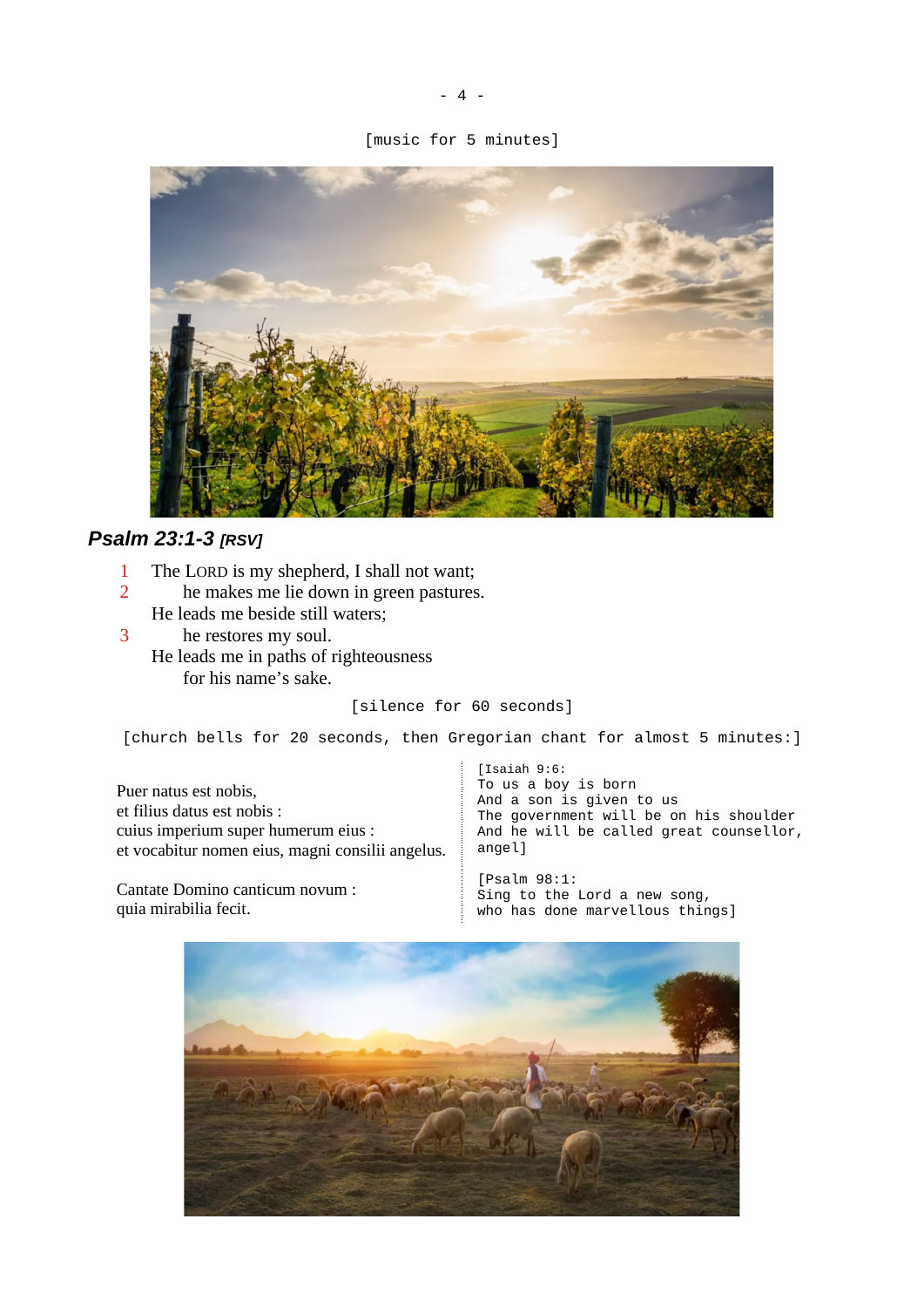### [silence for 25 seconds]

## <span id="page-4-1"></span>*Philippians 4:6 [NLT]*

6 Don't worry about anything; instead, pray about everything. Tell God what you need, and thank him for all he has done.

> [silence for 60 seconds] [music for almost 5 minutes]



[silence for 20 seconds]

## <span id="page-4-0"></span>*Psalm 40:1-2 [NLT]*

- 1 I waited patiently for the LORD to help me, and he turned to me and heard my cry.
- 2 He lifted me out of the pit of despair, out of the mud and the mire.
	- He set my feet on solid ground and steadied me as I walked along.

[silence for 60 seconds]

[Gregorian chant of the sanctus for 2 minutes:]

Sanctus, Sanctus, Sanctus Dominus Deus Sabaoth. Pleni sunt cæli et terra gloria tua. Hosanna in excelsis. Benedictus qui venit in nomine Domini. Hosanna in excelsis. Holy, holy, holy, Lord God of hosts, heaven and earth are full of your glory. Hosanna in the highest. Blessed is he that comes in the name of the Lord. Hosanna in the highest.

- 5 -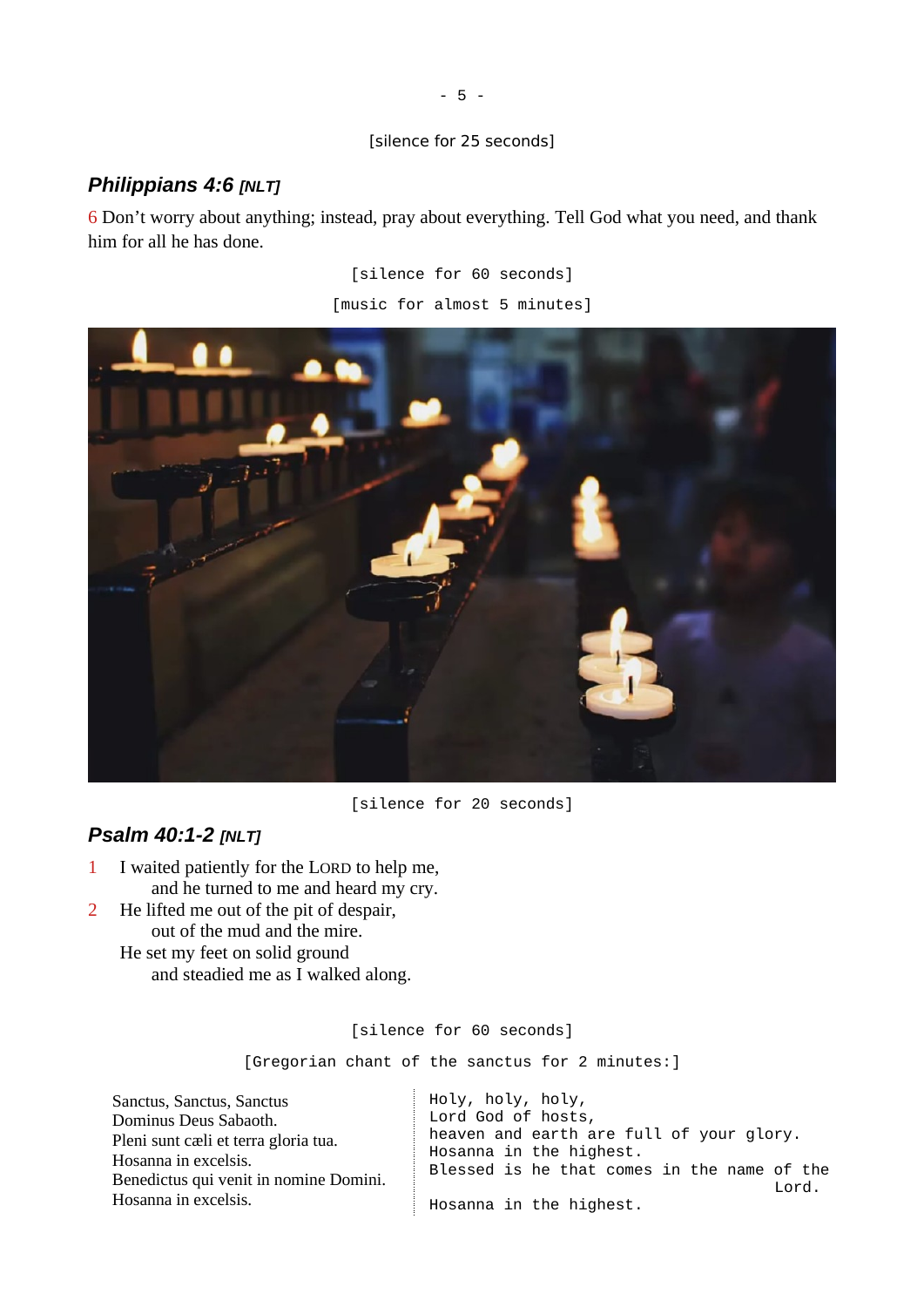

## [silence for 30 seconds]

# <span id="page-5-0"></span>*Matthew 11:28-30 [NKJV]*

28 Come to Me, all you who labor and are heavy laden, and I will give you rest. 29 Take My yoke upon you and learn from Me, for I am gentle and lowly in heart, and you will find rest for your souls. 30 For My yoke is easy and My burden is light."

> [silence for 60 seconds] [Gregorian chant – halleluia – for 2 minutes]

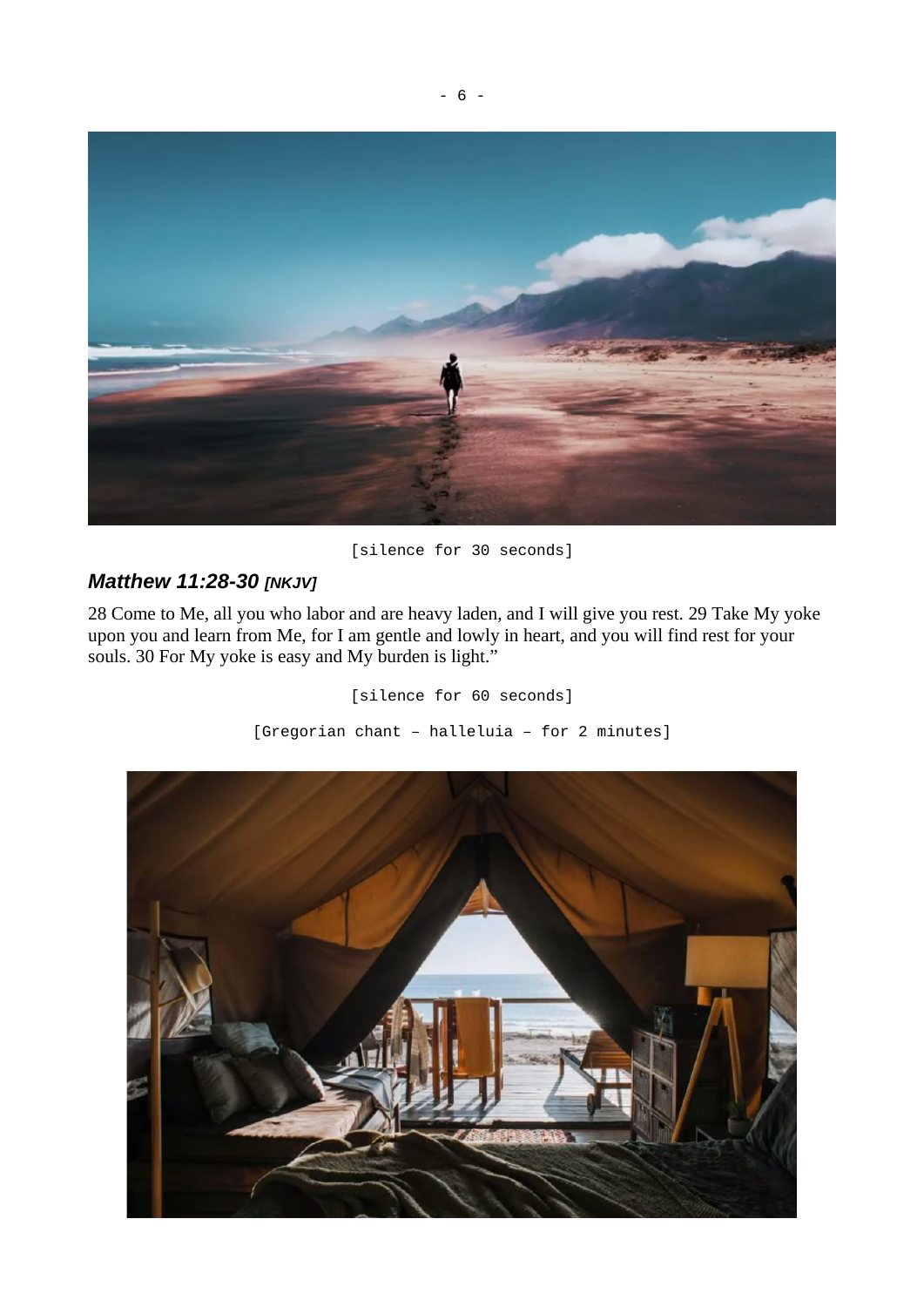### <span id="page-6-2"></span>*Isaiah 40:29-31 [NLT]*

29 He gives power to the weak and strength to the powerless.

- 30 Even youths will become weak and tired, and young men will fall in exhaustion.
- 31 But those who trust in the LORD will find new strength. They will soar high on wings like eagles.

They will run and not grow weary. They will walk and not faint.

[silence for 40 seconds]

## <span id="page-6-1"></span>*Song: Living Waters*

- 1. Are you thirsty? Are you empty? Come and drink these Living Waters. Time unbroken, Peace unspoken, Rest beside these Living Waters.
- 2. Christ is calling, Find refreshing At the cross of Living Waters. Lay your life down, All the old gone, Rise up in these Living Waters.

*Chorus:*

There's a river that flows With mercy and love Bringing joy to the city of our God; There our hope is secure, Do not fear anymore, Praise the Lord of Living Waters.

3. Spirit moving, Mercy washing, Healing in these Living Waters. Lead your children to the shore line; Life is in these Living Waters.

*Chorus*

4. Are you thirsty? Are you empty? Come and drink these Living Waters. Love, forgiveness, Vast and boundless: Christ, He is our Living Water.

*Chorus*

### <span id="page-6-0"></span>*Conclusion*

[Lynda:]

When you are ready, please come back to Earth. No rush!

When you leave your beautiful safe place, and return to your world, keep with you in your hearts God's Holy Spirit, who's been ministering to you in the quiet, the blessing of this quiet time of holiness. Take in God's beauty, His gift of life to you. Take time in the busy-ness of life to look up and around at the beauty of God's creation; the clouds which at times seem to swirl around dancing, just like seeds which fly when you take a dandelion and blow the seed heads. You watch them flutter and fly freely. The warmth of the sun comforts us, the rain renewing and feeding the earth, the cool, fresh breeze refreshing and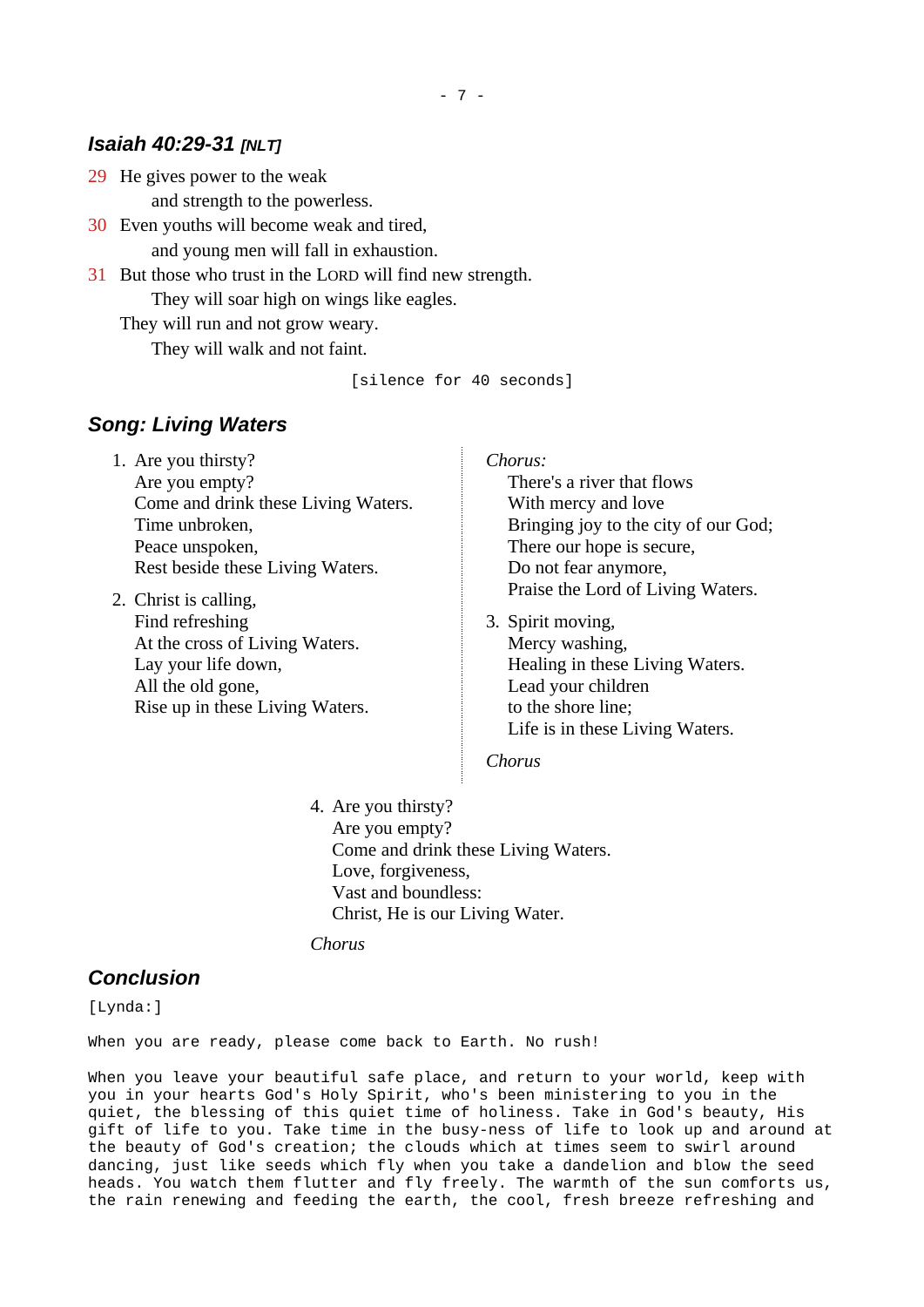waking us up. Take time in the shopping queue to give thanks that we can shop, and we have free choice; time sitting in the car or on the bus, to give thanks for our freedom of movement.

And when you feel rushed and anxious, take time to be: in that quiet place with your heavenly Father, who loves you so much. Just be.

So now a prayer from the book that Ann mentioned earlier, *Walking with God*.

Lord, in Your love, keep us, Lord. With Your trust, sustain us. With Your peace, rest us. With Your joy, lift us up.

You are a God of love. With Your love You cover all the world. Enfold us in Your love, which is warmth, protection and light, so that we feel secure, happy, and part of you, Lord. Amen.

So, thank you for joining us tonight and we just hope you do feel refreshed. So we now finish with the UK blessing. Thank you.

#### <span id="page-7-0"></span>*Song: UK Blessing*

| 1. The Lord bless you              |
|------------------------------------|
| And keep you,                      |
| Make his face shine upon you       |
| And be gracious to you;            |
| The Lord turn His face towards you |
| And give you peace.                |

*Repeat verse 1*

*Chorus:*

Amen Amen Amen

*Repeat chorus*

*Repeat verse 1*

*Chorus x 4*

*Spoken in rap style:* We pray a blessing, Manna rained down from heaven: This isn't second-guessing, We know we are protected. May the peace that passes all understanding be our message: Grace and favour's in Your nature and Your essence.

#### *Bridge 1:*

May His favour be upon you And a thousand generations And your family And your children And their children And their children

*Repeat Bridge 1 three times*

*Bridge 2:*

May His presence go before you And behind you, and beside you All around you And within you He is with you He is with you

*Bridge 3:*

In the morning, in the evening In your coming, and your going In your weeping And rejoicing He is for you He is for you